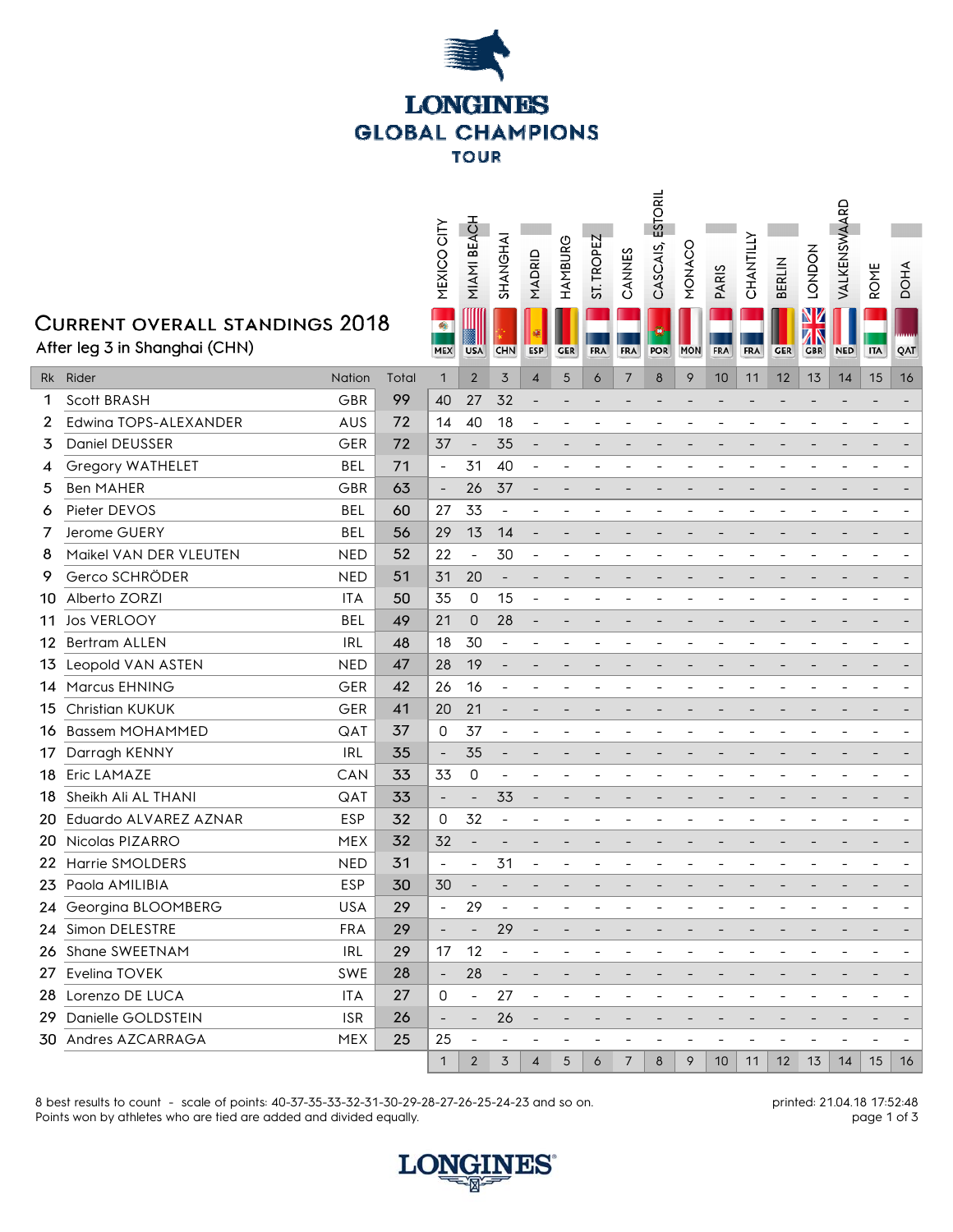

## **CURF**

|                                                                 |                                  |            |             | MEXICO CITY                               | MIAMI BEACH              | SHANGHAI                 | MADRID                   | HAMBURG    | ST. TROPEZ | CANNES         | ESTORIL<br>CASCAIS, | CONNON     | PARIS           | CHANTILLY  | <b>BERLIN</b> | <b>HOUND1</b>          | VALKENSWAARD | <b>ROME</b> | <b>DOHA</b>              |
|-----------------------------------------------------------------|----------------------------------|------------|-------------|-------------------------------------------|--------------------------|--------------------------|--------------------------|------------|------------|----------------|---------------------|------------|-----------------|------------|---------------|------------------------|--------------|-------------|--------------------------|
| Current overall standings 2018<br>After leg 3 in Shanghai (CHN) |                                  |            |             | $\mathcal{L}_{\mathcal{D}}$<br><b>MEX</b> | <b>USA</b>               | <b>CHN</b>               | <b>ESP</b>               | <b>GER</b> | <b>FRA</b> | <b>FRA</b>     | <b>POR</b>          | <b>MON</b> | FRA             | <b>FRA</b> | <b>GER</b>    | NZ<br>ZК<br><b>GBR</b> | <b>NED</b>   | <b>ITA</b>  | QAT                      |
|                                                                 | Rk Rider                         | Nation     | Total       | $\mathbf{1}$                              | $\overline{2}$           | 3                        | 4                        | 5          | 6          | 7              | 8                   | 9          | 10              | 11         | 12            | 13                     | 14           | 15          | 16                       |
| 30.                                                             | Ben ASSELIN                      | CAN        | 25          | $\overline{\phantom{a}}$                  | 25                       |                          |                          |            |            |                |                     |            |                 |            |               |                        |              |             |                          |
|                                                                 | 30 Niels BRUYNSEELS              | <b>BEL</b> | 25          | $\overline{\phantom{a}}$                  | $\overline{\phantom{a}}$ | 25                       | $\overline{\phantom{a}}$ |            |            |                |                     |            |                 |            |               |                        |              |             | $\overline{\phantom{a}}$ |
| 33                                                              | Athina ONASSIS                   | GRE        | 24          | $\overline{\phantom{a}}$                  | 0                        | 24                       |                          |            |            |                |                     |            |                 |            |               |                        |              |             |                          |
| 33                                                              | <b>Jessica SPRINGSTEEN</b>       | <b>USA</b> | 24          | $\qquad \qquad \blacksquare$              | 24                       |                          |                          |            |            |                |                     |            |                 |            |               |                        |              |             |                          |
| 33                                                              | Julien EPAILLARD                 | <b>FRA</b> | 24          | 24                                        |                          |                          |                          |            |            |                |                     |            |                 |            |               |                        |              |             |                          |
|                                                                 | 36 Nicola PHILIPPAERTS           | <b>BEL</b> | 23          | 23                                        | $\overline{\phantom{a}}$ |                          |                          |            |            |                |                     |            |                 |            |               |                        |              |             | $\overline{\phantom{a}}$ |
| 36                                                              | Pius SCHWIZER                    | SUI        | 23          | 0                                         |                          | 23                       |                          |            |            |                |                     |            |                 |            |               |                        |              |             |                          |
|                                                                 | 36 Shane BREEN                   | <b>IRL</b> | 23          | $\overline{\phantom{a}}$                  | 23                       |                          |                          |            |            |                |                     |            |                 |            |               |                        |              |             |                          |
| 39                                                              | David WILL                       | GER        | 22          | 0                                         | $\overline{\phantom{0}}$ | 22                       |                          |            |            |                |                     |            |                 |            |               |                        |              |             |                          |
| 39                                                              | Laura KRAUT                      | <b>USA</b> | 22          | $\overline{\phantom{a}}$                  | 22                       | $\overline{a}$           |                          |            |            |                |                     |            |                 |            |               |                        |              |             |                          |
| 41                                                              | Ales OPATRNY                     | <b>CZE</b> | 21          | $\overline{\phantom{a}}$                  |                          | 21                       |                          |            |            |                |                     |            |                 |            |               |                        |              |             |                          |
|                                                                 | 42 Denis LYNCH                   | <b>IRL</b> | 20          | 20                                        | $\overline{\phantom{a}}$ |                          |                          |            |            |                |                     |            |                 |            |               |                        |              |             |                          |
|                                                                 | 42 Sameh EL DAHAN                | EGY        | 20          | $\overline{\phantom{a}}$                  | $\overline{\phantom{a}}$ | 20                       | $\overline{\phantom{a}}$ |            |            |                |                     |            |                 |            |               |                        |              |             |                          |
|                                                                 | 44 Michael WHITAKER              | GBR        | 19          | $\blacksquare$                            | $\overline{\phantom{a}}$ | 19                       | $\overline{a}$           |            |            |                |                     |            |                 |            |               |                        |              |             |                          |
| 45                                                              | Jane RICHARD PHILIPS             | SUI        | 18          | $\overline{\phantom{a}}$                  | 18                       |                          |                          |            |            |                |                     |            |                 |            |               |                        |              |             |                          |
|                                                                 | 46 Abdel SAID                    | EGY        | 17          | $\overline{\phantom{a}}$                  | 17                       | $\overline{\phantom{a}}$ |                          |            |            |                |                     |            |                 |            |               |                        |              |             |                          |
|                                                                 | 46 Michael G DUFFY               | <b>IRL</b> | 17          | $\overline{\phantom{a}}$                  | $\overline{\phantom{a}}$ | 17                       |                          |            |            |                |                     |            |                 |            |               |                        |              |             |                          |
|                                                                 | 48 Carlos Enrique LOPEZ LIZARAZO | COL        | 16          | 16                                        |                          |                          |                          |            |            |                |                     |            |                 |            |               |                        |              |             | -                        |
|                                                                 | 48 Marc HOUTZAGER                | <b>NED</b> | 16          | $\overline{\phantom{a}}$                  |                          | 16                       |                          |            |            |                |                     |            |                 |            |               |                        |              |             |                          |
| 50                                                              | Andrew KOCHER                    | <b>USA</b> | 15          | $\qquad \qquad \blacksquare$              | 15                       | $\blacksquare$           |                          |            |            |                |                     |            |                 |            |               |                        |              |             |                          |
|                                                                 | 50 Piergiorgio BUCCI             | <b>ITA</b> | 15          | 15                                        | $\overline{\phantom{a}}$ | 0                        | $\overline{\phantom{a}}$ |            |            |                |                     |            |                 |            |               |                        |              |             |                          |
|                                                                 | 52 Sergio ALVAREZ MOYA           | ESP        | 14          | 0                                         | 14                       |                          |                          |            |            |                |                     |            |                 |            |               |                        |              |             |                          |
|                                                                 | 53 Anna KELLNEROVA               | CZE        | 13          | 13                                        | $\mathsf O$              |                          |                          |            |            |                |                     |            |                 |            |               |                        |              |             |                          |
|                                                                 | 53 Christian AHLMANN             | GER        | 13          | $\overline{\phantom{a}}$                  | $\overline{\phantom{a}}$ | 13                       | $\overline{\phantom{a}}$ |            |            |                |                     |            |                 |            |               |                        |              |             | Ξ.                       |
|                                                                 | 55 Marlon MÓDOLO ZANOTELLI       | <b>BRA</b> | 12          | $\overline{\phantom{a}}$                  | $\overline{\phantom{a}}$ | 12                       | $\overline{\phantom{a}}$ |            |            |                |                     |            |                 |            |               |                        |              |             |                          |
|                                                                 | 55 Philipp WEISHAUPT             | GER        | 12          | 12                                        | $\mathsf 0$              |                          |                          |            |            |                |                     |            |                 |            |               |                        |              |             | -                        |
|                                                                 | 57 Daniel BLUMAN                 | <b>ISR</b> | $\mathbf 0$ | $\overline{\phantom{a}}$                  | 0                        | $\overline{\phantom{a}}$ |                          |            |            |                |                     |            |                 |            |               |                        |              |             | -                        |
|                                                                 | 57 Dayro ARROYAVE                | COL        | 0           | $\qquad \qquad \blacksquare$              | $\overline{\phantom{a}}$ | 0                        | $\overline{\phantom{a}}$ |            |            |                |                     |            |                 |            |               |                        |              |             | -                        |
|                                                                 | 57 Karel COX                     | <b>BEL</b> | 0           | $\qquad \qquad \blacksquare$              |                          | 0                        |                          |            |            |                |                     |            |                 |            |               |                        |              |             | -                        |
|                                                                 | 57 Ludger BEERBAUM               | GER        | 0           | $\overline{\phantom{a}}$                  | $\overline{\phantom{a}}$ | 0                        | $\overline{a}$           |            |            |                |                     |            |                 |            |               |                        |              |             |                          |
|                                                                 |                                  |            |             | $\mathbf{1}$                              | $\overline{2}$           | 3                        | $\overline{4}$           | 5          | 6          | $\overline{7}$ | 8                   | 9          | 10 <sup>°</sup> | 11         | 12            | 13                     | 14           | 15          | 16                       |
|                                                                 |                                  |            |             |                                           |                          |                          |                          |            |            |                |                     |            |                 |            |               |                        |              |             |                          |

8 best results to count - scale of points: 40-37-35-33-32-31-30-29-28-27-26-25-24-23 and so on. Points won by athletes who are tied are added and divided equally.

printed: 21.04.18 17:52:48 page 2 of 3